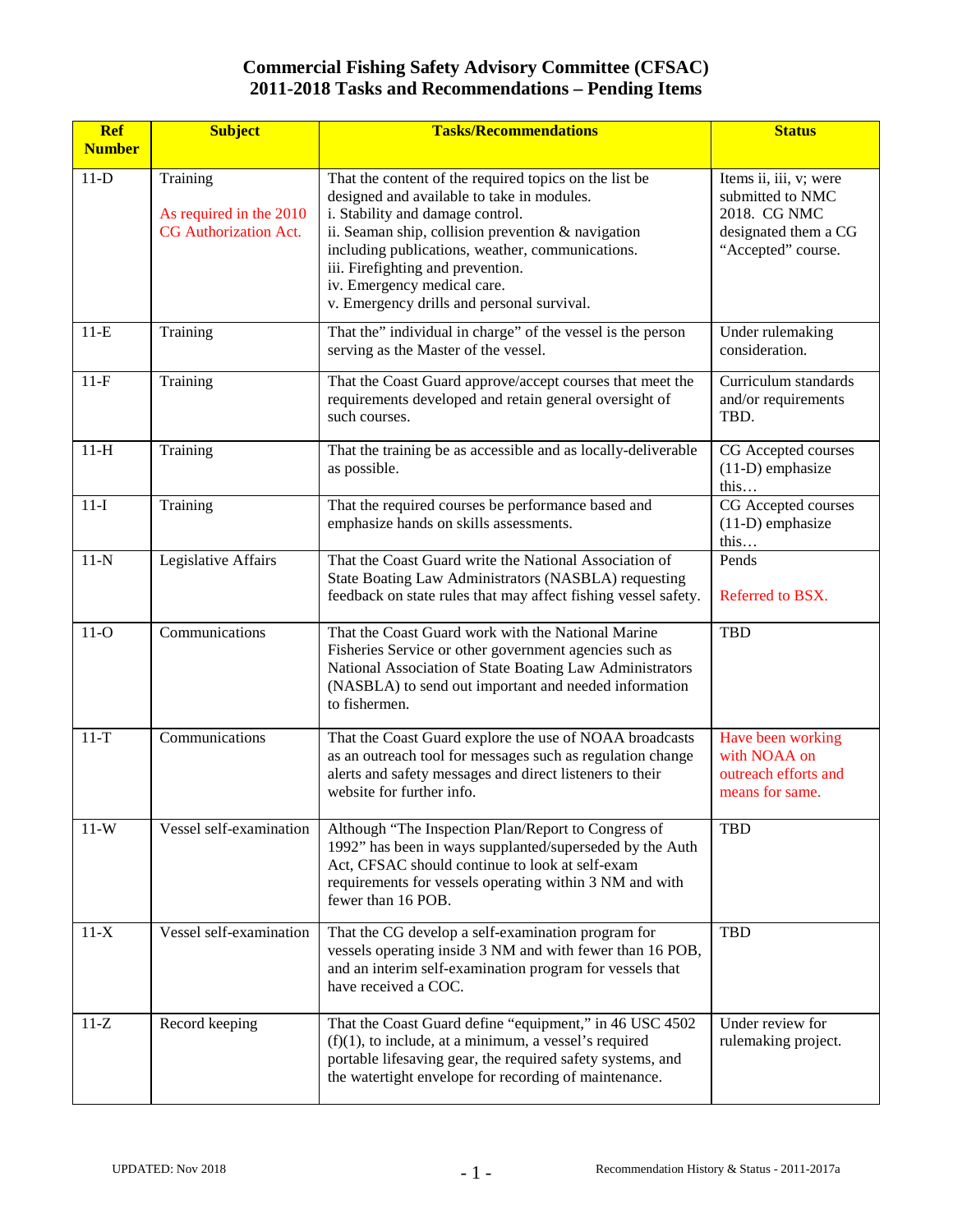| <b>Ref</b><br><b>Number</b> | <b>Subject</b>                                | <b>Tasks/Recommendations</b>                                                                                          | <b>Status</b>                               |
|-----------------------------|-----------------------------------------------|-----------------------------------------------------------------------------------------------------------------------|---------------------------------------------|
|                             |                                               |                                                                                                                       |                                             |
| $11-2-D$                    | Update 1992 Inspection                        | That the U.S. Coast Guard update the data in the 1992                                                                 | <b>TBD</b>                                  |
|                             | <b>Report to Congress</b>                     | Inspections Report to Congress, to include data from                                                                  |                                             |
| $11 - 2 - E$                | Documentation of                              | NIOSH's studies.                                                                                                      |                                             |
|                             | safety assessments                            | That the master of a fishing vessel operating beyond 3 NM<br>be required to document and notify owner of monthly self | For the most part,<br>required by the CGAA. |
|                             |                                               | safety assessments of all emergency equipment (Part 28),                                                              | To be addressed in                          |
|                             |                                               | watertight envelope, and bilge alarm and pumping system.                                                              | rulemaking project.                         |
| $11 - 2 - G$                | Training requirements                         | That if a fisherman is in possession of a current 200 ton or                                                          | TBD                                         |
|                             | from CGAA -                                   | above mariner license, this will satisfy the fire fighting                                                            | See objectives &                            |
|                             | Firefighting                                  | training requirement.                                                                                                 | syllabus for 2016.                          |
| $11 - 2 - H$                | Training requirements                         | That minimum competencies for required medical training                                                               | <b>TBD</b>                                  |
|                             | from CGAA - Medical                           | be American Red Cross/American Heart Association or                                                                   | See objectives &                            |
|                             | Care                                          | other USCG-accepted or approved basic CPR/First Aid                                                                   | syllabus for 2016.                          |
|                             |                                               | with a 5 year re-currency.                                                                                            |                                             |
| $11 - 2 - I$                | Training requirements                         | That a USCG-approved course for damage control and                                                                    | <b>TBD</b>                                  |
|                             | from CGAA - Stability                         | stability be recognized to meet this training. Also that a                                                            | See objectives &                            |
|                             |                                               | 200 ton or higher license meets the requirement for stability                                                         | syllabus for 2016.                          |
| $11 - 2 - J$                |                                               | training.                                                                                                             | <b>TBD</b>                                  |
|                             | Training requirements<br>from CGAA - Survival | That if a fisherman has taken a USCG-accepted Personal<br>Survival Techniques Course plus a USCG-accepted Drill       | See objectives &                            |
|                             | Equipment, Procedures,                        | Conductor course, this will satisfy the Survival Equipment,                                                           | syllabus for 2016.                          |
|                             | and Onboard Drills                            | Procedures and Onboard Drills training requirement.                                                                   |                                             |
| $11 - 2 - K$                | Training requirements                         | That the 100 ton or higher license be accepted in lieu of the                                                         | <b>TBD</b>                                  |
|                             | from CGAA - Weather                           | Weather training requirement.                                                                                         | See objectives &                            |
|                             |                                               |                                                                                                                       | syllabus for 2016.                          |
| $11 - 2 - L$                | Trng Req from CGAA -                          | That 180 days of sea time with navigation duties on a                                                                 | Not passed. N/A,                            |
|                             | Seamanship and                                | commercial vessel without a marine incident is equivalent                                                             | however, experience                         |
|                             | Navigation                                    | for Seamanship & Navigation.                                                                                          | may be considered                           |
| $11 - 2 - M$                | Training requirements                         | That if a fisherman has a current operator UPV or above                                                               | <b>TBD</b>                                  |
|                             | from CGAA - Collision                         | mariner license, this will satisfy the Collision Avoidance                                                            | See objectives &                            |
|                             | Avoidance                                     | training requirement.                                                                                                 | syllabus for 2016.                          |
| $11-2-N$                    | <b>Training Requirements</b>                  | That the USCG allow commercial fishing vessel operators 5                                                             | <b>TBD</b>                                  |
|                             | Completion                                    | years after publication of a standard curriculum to complete                                                          | See objectives &                            |
|                             |                                               | all training modules.                                                                                                 | syllabus for 2016.                          |
|                             |                                               |                                                                                                                       |                                             |
| $13-B$                      | Training                                      | That the training requirements referenced in the 2010 Auth                                                            | TBD.                                        |
|                             |                                               | Act, be treated as ACCEPTED training and be:                                                                          |                                             |
|                             |                                               | a. ACCESSIBLE to remote homeports and fishermen;                                                                      | See objectives &                            |
|                             |                                               | b. AFFORDABLE to reduce cost barriers to compliance;                                                                  | syllabus for 2016.                          |
|                             |                                               | c. RELEVANT to fishing culture and terminology; and<br>d. Student Centered with teaching methodologies that are       |                                             |
|                             |                                               | HANDS-ON, interactive performance-based, and with                                                                     |                                             |
|                             |                                               | skills-based assessments vs exams.                                                                                    |                                             |
| $13-C$                      | Training                                      | That there be no license substitute or STCW BST certificate                                                           | TBD.                                        |
|                             |                                               | to meet the equivalency for the Drill Conductor course.                                                               |                                             |
| $13-D$                      | Training                                      | That a 500-ton Mate license or higher obtained within 5 yrs                                                           | TBD.                                        |
|                             |                                               | as equivalency for Damage Control and Stability training.                                                             |                                             |
| $13-E$                      | Training                                      | That basic firefighter or 500-ton Mate license or higher                                                              | TBD.                                        |
|                             |                                               | obtained within 5 yrs as equivalency for Firefighting trng.                                                           |                                             |
| $13-F$                      | Training                                      | That for the topics of seamanship, collision prevention,                                                              | TBD.                                        |
|                             |                                               | watchkeeping, navigation, fatigue & weather, a 500-ton                                                                | See objectives &                            |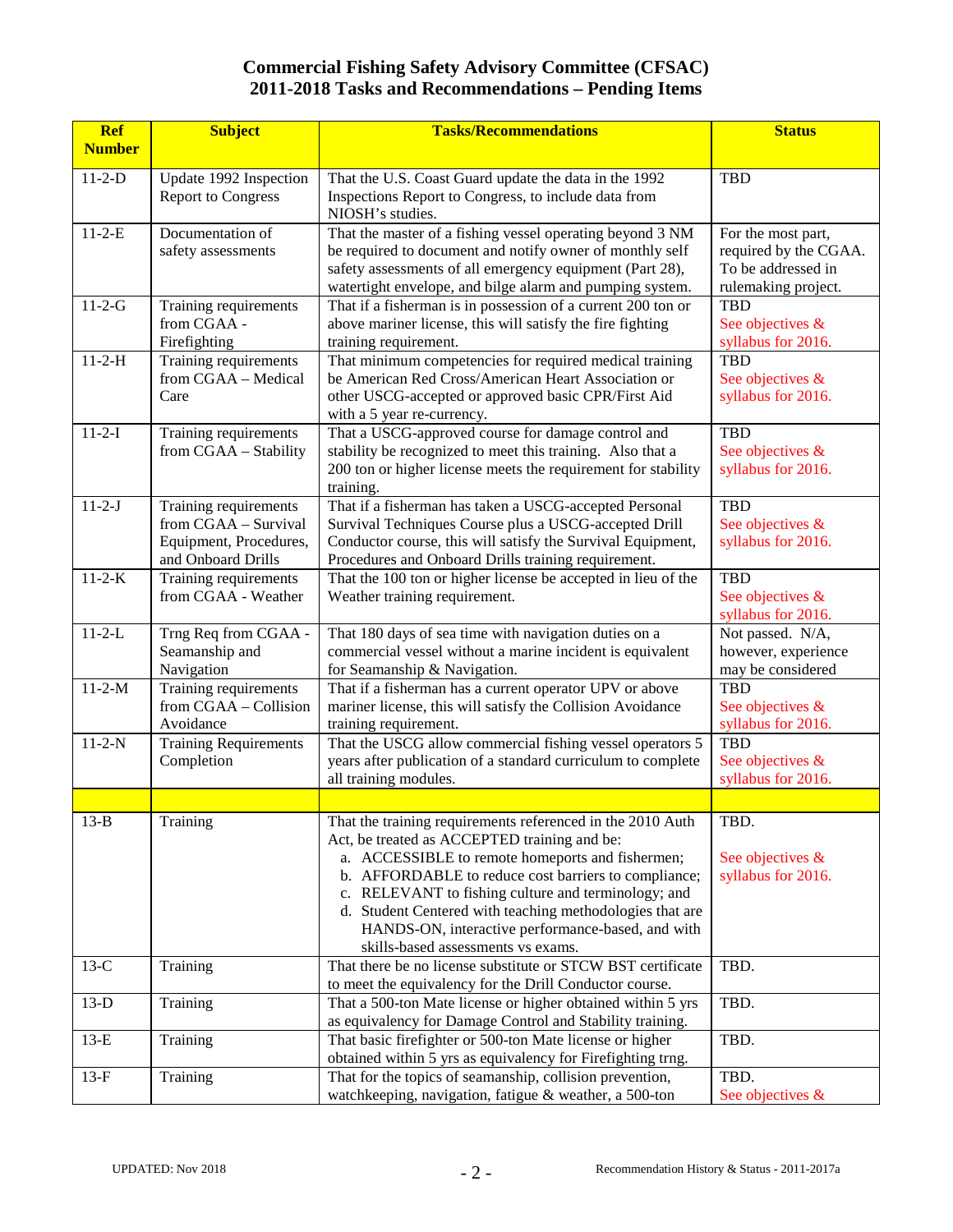|                             |                            | Mate license or higher be equivalent for a certificate.                                                                                                                                                                                                                                                                                                                                                                                   | syllabus for 2016.                                                                    |
|-----------------------------|----------------------------|-------------------------------------------------------------------------------------------------------------------------------------------------------------------------------------------------------------------------------------------------------------------------------------------------------------------------------------------------------------------------------------------------------------------------------------------|---------------------------------------------------------------------------------------|
| <b>Ref</b><br><b>Number</b> | <b>Subject</b>             | <b>Tasks/Recommendations</b>                                                                                                                                                                                                                                                                                                                                                                                                              | <b>Status</b>                                                                         |
| $13-G$                      | New Vessel<br>Construction | That in addition to the standards set forth in 33CFR 183, the<br>Coast Guard should review and adopt applicable standards<br>for construction of vessels under 50 feet in length such as<br>from ABYC and the ABS yacht code.                                                                                                                                                                                                             | TBD.<br>Note in NPRM.                                                                 |
| $13-H$                      | New Vessel<br>Construction | That the construction standards for vessels under 50 feet in<br>length provide:<br>a. A minimum standard for the construction and<br>maintenance of a watertight envelope for the vessel;<br>b. Minimum reserve buoyancy for decked vessels; and<br>c. Minimal standards for internal floatation for open<br>boats.                                                                                                                       | <b>TBD</b><br>Note in NPRM.                                                           |
| $13-I$                      | New Vessel<br>Construction | That, prior to deployment in any fishery, builders or owners<br>of newly constructed vessels under 50 feet in length should<br>document to the Coast Guard that the vessel was<br>constructed per the required standards. The Coast Guard<br>should determine compliance, or authorize third-party<br>examiners or marine surveyors to do so.                                                                                             | <b>TBD</b>                                                                            |
| $13-J$                      | Stability                  | That the Coast Guard establish simplified stability criteria<br>for vessels under 50' in length.                                                                                                                                                                                                                                                                                                                                          | <b>TBD</b>                                                                            |
| $13-K$                      | <b>High Water Alarms</b>   | That the Coast Guard amend 46 CFR 28.250 by removing<br>the phrase "On a vessel 36 feet (11.8 meters) or more in<br>length" limitation for applicability.                                                                                                                                                                                                                                                                                 | <b>TBD</b><br><b>Future NPRM</b>                                                      |
| $13-L$                      | New Vessel<br>Construction | That vessels under 50 feet in length, built or under<br>construction prior to the implementation of construction<br>standards, should be subject to the standards where<br>practicable, as follows:<br>a. Not required (vessel is grandfathered);<br>b. Phased in over a specific time period;<br>Required after a major conversion; or<br>c.<br>d. Required immediately                                                                  | <b>TBD</b>                                                                            |
| $13-M$                      | Training                   | That the Coast Guard establish the training requirements in<br>the 2010 Auth Act; consist of 4 stand alone modules:<br>a. Medical -1 day;<br>b. Survival, Firefighting & Drills -2 days;<br>c. Stability & Damage Control -1 day;<br>d. Seamanship, collision, navigation, weather, fatigue,<br>watchkeeping -1 day;<br>And, that a curriculum be developed with lessons plans<br>similar in format to the 1995 Survival & Drills course. | <b>TBD</b><br>See 11-D                                                                |
| $13-N$                      | Training                   | That sea time not be an equivalency for any of the training<br>requirements in the 2010 Auth Act.                                                                                                                                                                                                                                                                                                                                         | Recommended to be<br>deleted by 14-B.                                                 |
| $13-O$                      | Training                   | That the training requirements in the 2010 Auth Act be<br>based on, at a minimum, objectives developed by the<br>Committee on: Weather ,Seamanship, Fatigue, Collision<br>Avoidance, Stability, Damage Control, and Watchkeeping.                                                                                                                                                                                                         | Pends - TBD<br>Fatigue training not<br>required by the law, but<br>could be included. |
| $13-P$                      | Training                   | That any public or private entity with appropriate training<br>resources and qualified instructors be reviewed by the Coast<br>Guard for approval to conduct the training. Qualified<br>instructors should have a commercial fishing background<br>and have completed the Fishing Vessel Safety Instructor<br>training per 46 CFR 28.270 (c), and specific expertise in                                                                   | <b>TBD</b>                                                                            |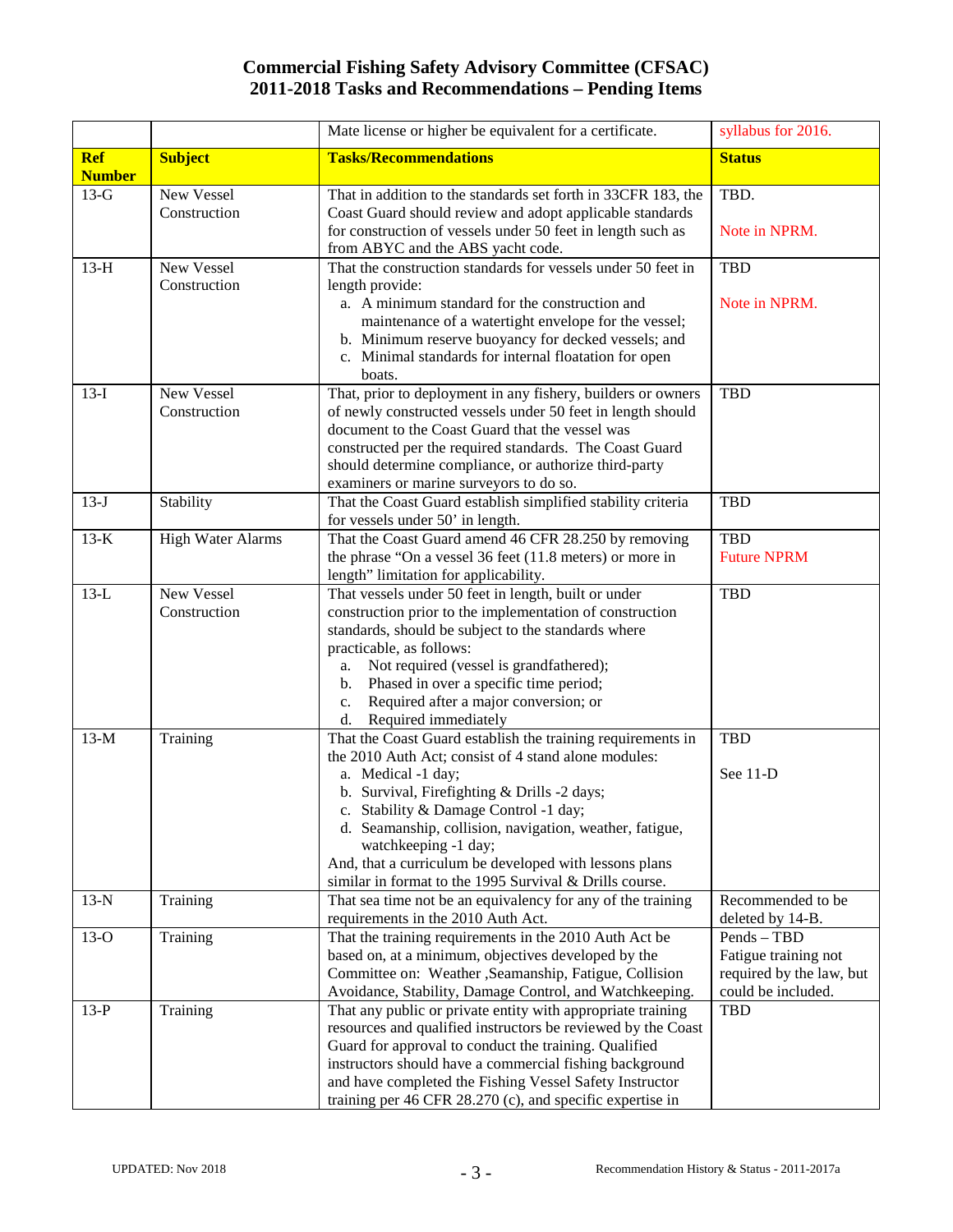|                             |                                                       | topic they are teaching.                                                                                                                                                                                                                                                                                                                                                                                                                                                                                                                                            |                                                                                                             |
|-----------------------------|-------------------------------------------------------|---------------------------------------------------------------------------------------------------------------------------------------------------------------------------------------------------------------------------------------------------------------------------------------------------------------------------------------------------------------------------------------------------------------------------------------------------------------------------------------------------------------------------------------------------------------------|-------------------------------------------------------------------------------------------------------------|
| <b>Ref</b><br><b>Number</b> | <b>Subject</b>                                        | <b>Tasks/Recommendations</b>                                                                                                                                                                                                                                                                                                                                                                                                                                                                                                                                        | <b>Status</b>                                                                                               |
| $13-Q$                      | Training                                              | That case studies be included in each of the training<br>modules, excluding the medical module, where students can<br>identify causal factors related to a casualty.                                                                                                                                                                                                                                                                                                                                                                                                | TBD                                                                                                         |
| $13-R$                      | Training                                              | That refresher training be required every 5 years for the<br>required competency training in the 2010 Auth Act, except<br>for the Medical Module where CPR and First Aid renewal<br>frequency would follow requirements of the issuing<br>organization. Refresher training should consist of a basic<br>16 hour course.                                                                                                                                                                                                                                             | Pends - TBD<br><b>Required by Auth Act</b>                                                                  |
| $13-S$                      | <b>Alternate Safety</b><br><b>Compliance Programs</b> | That the Coast Guard develop Alternate Safety Compliance<br>Programs for specific regions and fisheries in conjunction<br>with regional ASCP working groups.                                                                                                                                                                                                                                                                                                                                                                                                        | <b>TBD</b><br><b>ASCP</b> development<br>suspended in lieu of an<br>EOP per MSIB 11-16<br>of July 20, 2016. |
| $13-T$                      | <b>Alternate Safety</b><br><b>Compliance Programs</b> | That Alternate Safety Compliance Programs stipulate that<br>vessels participating in multiple fisheries adhere to the<br>highest standards of ASCP's for those fisheries.                                                                                                                                                                                                                                                                                                                                                                                           | <b>TBD</b><br><b>ASCP</b> development<br>suspended in lieu of an<br>EOP per MSIB 11-16<br>of July 20, 2016. |
| $13-U$                      | <b>Alternate Safety</b><br><b>Compliance Programs</b> | That the Coast Guard work with industry groups to develop<br>a risk-based criteria menu for fisheries or regions for<br>specific Alternate Safety Compliance Program<br>requirements; using a matrix to identify applicable<br>compliance items.                                                                                                                                                                                                                                                                                                                    | <b>TBD</b><br><b>ASCP</b> development<br>suspended in lieu of an<br>EOP per MSIB 11-16<br>of July 20, 2016. |
| $13-V$                      | <b>Alternate Safety</b><br><b>Compliance Programs</b> | That the Coast Guard begin outreach to educate fishermen<br>on ASCP requirements being developed during dockside<br>exams, Regional Fisheries Management Council meetings,<br>and other venues.                                                                                                                                                                                                                                                                                                                                                                     | <b>TBD</b><br><b>ASCP</b> development<br>suspended in lieu of an<br>EOP per MSIB 11-16<br>of July 20, 2016. |
| $13-W$                      | <b>Vessel Examination</b>                             | That the Coast Guard continue the policy of CFV exams<br>every two years.                                                                                                                                                                                                                                                                                                                                                                                                                                                                                           | Dockside exam stick 2<br>years; current policy all<br>exams good for 5 years                                |
| $13-X$                      | Survey and<br>Classification                          | That the Coast Guard inform the House Subcommittee on<br>CG&MT and Senate Subcommittee on OAF&CG that the<br>CFSAC did not and does not support survey and<br>classification requirements for new vessels greater than 50<br>feet per the following:<br>a. We participate in our advisory role because we believe<br>in the value of industry and public comment when<br>determining regulation. Industry is more accepting of<br>regulations when the process is participatory. There<br>was no public or industry input sought on classing of<br>fishing vessels. | Conveyed during Staff<br>briefs.<br>Staff subsequently<br>received copy of<br>recommendation.               |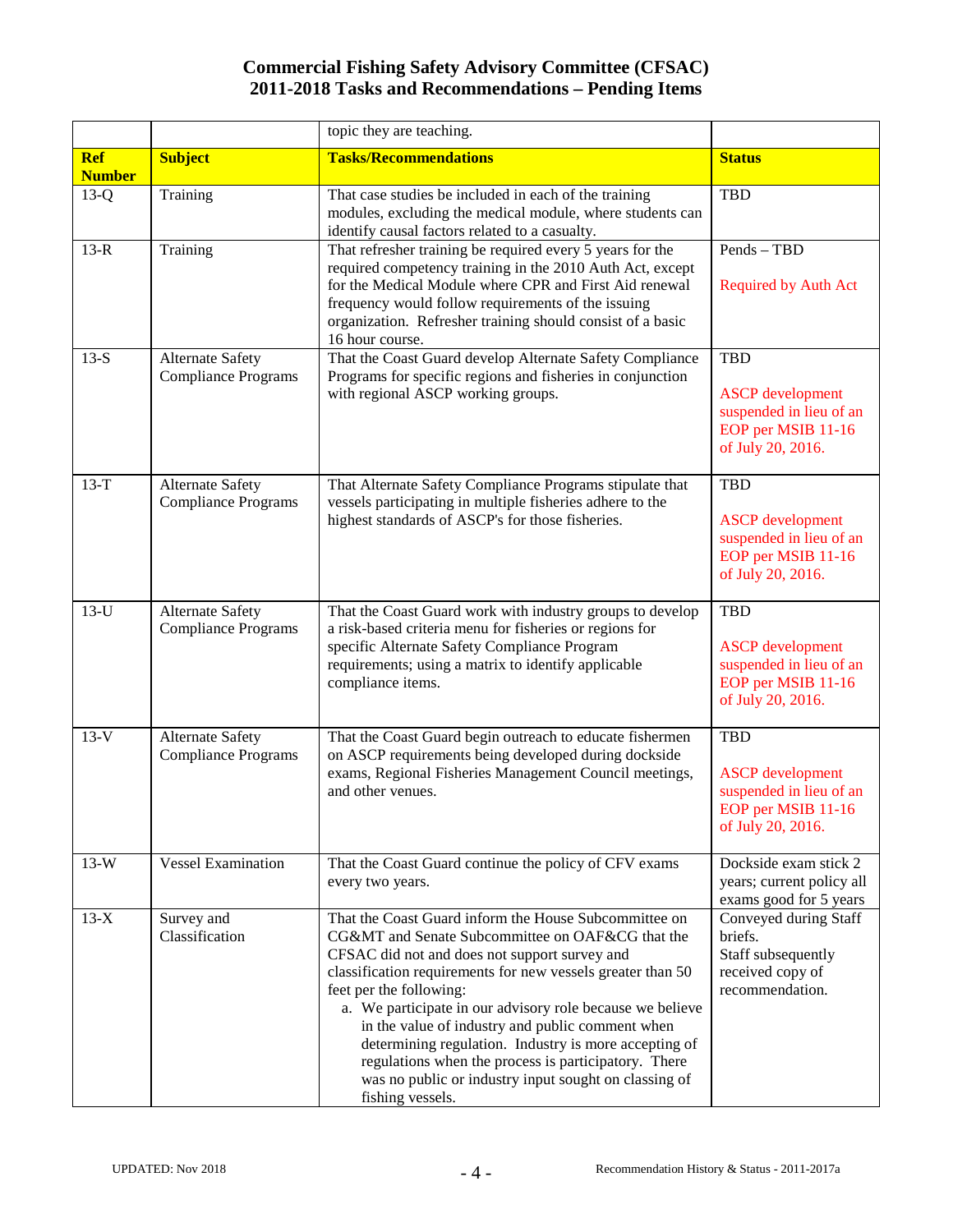| safety without the burden of full class certification<br>expense on the fleet.<br><b>Tasks/Recommendations</b>                                                                                                                                                                                                                                                                                                                                                                                                                                                                                                                                                                                                                                                                                                                                                                                                                                                                                                                                                                                                                                                                                                                                                                                                                                                                                                                                                                                                             | <b>Status</b>                                                                                                                                                                                                                                                                                         |
|----------------------------------------------------------------------------------------------------------------------------------------------------------------------------------------------------------------------------------------------------------------------------------------------------------------------------------------------------------------------------------------------------------------------------------------------------------------------------------------------------------------------------------------------------------------------------------------------------------------------------------------------------------------------------------------------------------------------------------------------------------------------------------------------------------------------------------------------------------------------------------------------------------------------------------------------------------------------------------------------------------------------------------------------------------------------------------------------------------------------------------------------------------------------------------------------------------------------------------------------------------------------------------------------------------------------------------------------------------------------------------------------------------------------------------------------------------------------------------------------------------------------------|-------------------------------------------------------------------------------------------------------------------------------------------------------------------------------------------------------------------------------------------------------------------------------------------------------|
|                                                                                                                                                                                                                                                                                                                                                                                                                                                                                                                                                                                                                                                                                                                                                                                                                                                                                                                                                                                                                                                                                                                                                                                                                                                                                                                                                                                                                                                                                                                            |                                                                                                                                                                                                                                                                                                       |
| That the Coast Guard accept the training objectives as<br>amended for the four training modules (see number 13-M)<br>covering the topics required by the 2010 Auth Act.                                                                                                                                                                                                                                                                                                                                                                                                                                                                                                                                                                                                                                                                                                                                                                                                                                                                                                                                                                                                                                                                                                                                                                                                                                                                                                                                                    | Pends - TBD.<br>See 2016 objectives.                                                                                                                                                                                                                                                                  |
| That the Coast Guard consider the following as minimum<br>standards for Alternative Safety Compliance Programs, as<br>appropriate for vessels that will be subject to ASCPs:<br>a. Stability Standards:<br>i. A "simplified" stability standard for vessels $<$ 79'.<br>Stability calculated by architect for vessels > 79'.<br>b. Haul-out: not to exceed every three (3) years<br>c. Watertight Integrity:<br>Watertight/weathertight closures:<br>i.<br>Closures clearly labeled "Open for transit only<br>1)<br>- keep closed at sea"<br>2) All dogs/closure devices are operable<br>3) Closures tested for fit and watertight integrity<br>Seal not painted, badly cracked or deteriorated<br>4)<br>Below deck watertight doors, hatches, bulkheads<br>ii.<br>5) Original internal watertight subdivision<br>maintained or restored<br>6) No bulkhead penetrations.<br>7) Watertight doors are operable; seals intact<br>d. Machinery systems:<br>i. Fuel piping on pressure side is seamless steel,<br>annealed copper, or brass tubing or nickel copper<br>meeting SAE standards. Non-metallic hose under<br>10 psi is allowed only where flexibility is required<br>to prevent damage from vibration.<br>e. Life Saving Equipment and Arrangements<br>i. Immersion suits maintained to manufactures specs.<br>ii. Immersion suits fitted with a Coast Guard-<br>approved strobe type PML.<br>There must be a closure on the machinery space hatch.<br>f.<br>g. Freon detector on vessels with Freon refrigeration. | Ongoing as ASCPs are<br>being developed. Final<br>draft guidelines will be<br>provided for public<br>comment.<br><b>ASCP</b> development<br>suspended in lieu of an<br>EOP per MSIB 11-16<br>of July 20, 2016.<br>Many of the guidelines<br>will be voluntary until<br>rulemaking can be<br>proposed. |
|                                                                                                                                                                                                                                                                                                                                                                                                                                                                                                                                                                                                                                                                                                                                                                                                                                                                                                                                                                                                                                                                                                                                                                                                                                                                                                                                                                                                                                                                                                                            | class certification. Construction standards along with<br>mandatory compliance programs will offer adequate                                                                                                                                                                                           |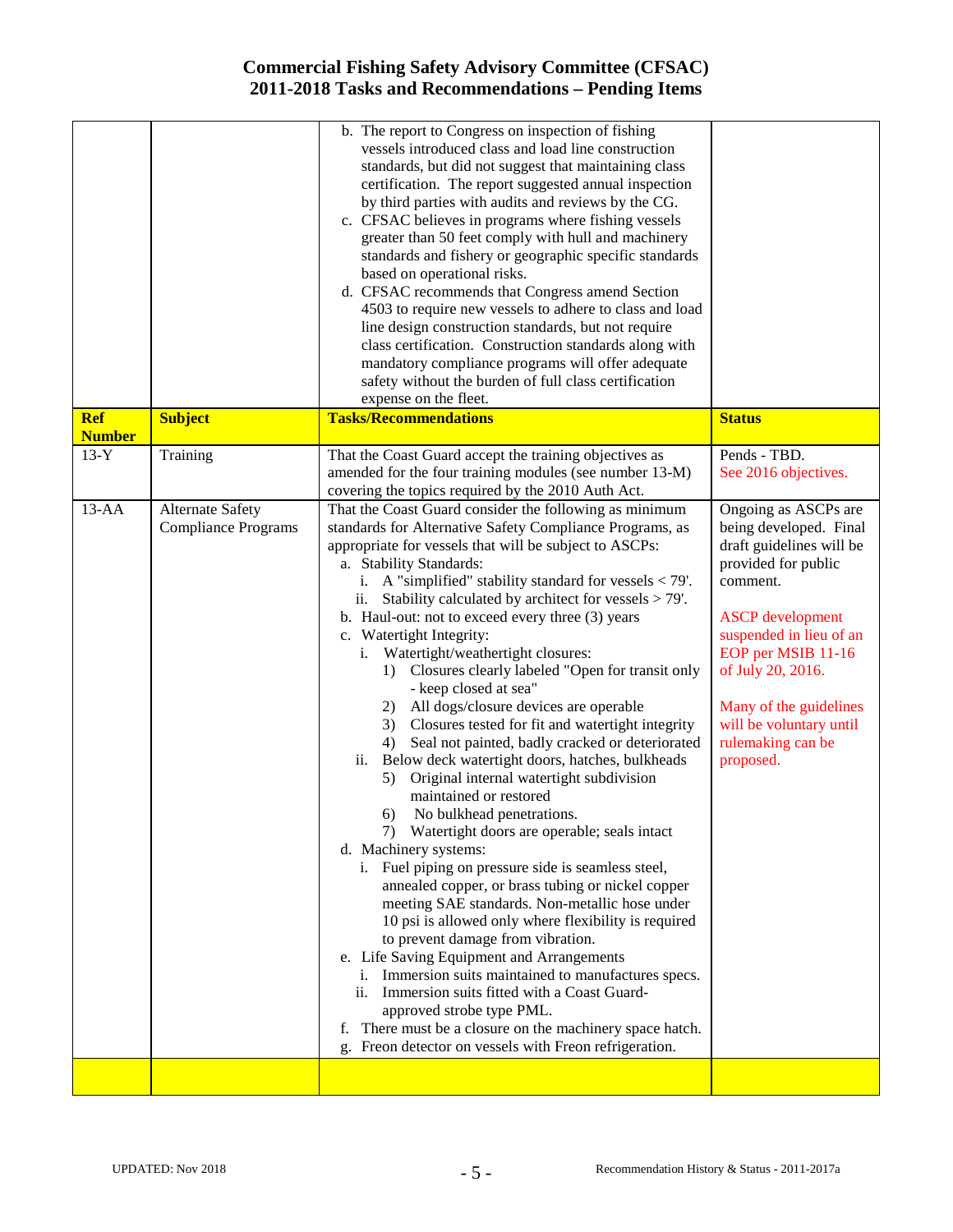| $14-A$                      | Training                                              | That the Crew Endurance (Fatigue) objectives be placed<br>under the WatchKeeping competency per 13-M &O.                                                                                                                                                                                                                                                                                                                                                                                                                                                                                                                                                                                                                                                                                                                   | Pends - TBD.<br>Fatigue not required,<br>but could be included.                                                                                                                                                     |
|-----------------------------|-------------------------------------------------------|----------------------------------------------------------------------------------------------------------------------------------------------------------------------------------------------------------------------------------------------------------------------------------------------------------------------------------------------------------------------------------------------------------------------------------------------------------------------------------------------------------------------------------------------------------------------------------------------------------------------------------------------------------------------------------------------------------------------------------------------------------------------------------------------------------------------------|---------------------------------------------------------------------------------------------------------------------------------------------------------------------------------------------------------------------|
| $14-B$                      | Training                                              | That recommendation 13-N be rescinded.                                                                                                                                                                                                                                                                                                                                                                                                                                                                                                                                                                                                                                                                                                                                                                                     | Pend                                                                                                                                                                                                                |
| $14-C$                      | Training                                              | That recommendation 13-P be revised to read at the end<br>"and/or specific expertise in the topic they are teaching."                                                                                                                                                                                                                                                                                                                                                                                                                                                                                                                                                                                                                                                                                                      | Pends                                                                                                                                                                                                               |
| $14-D$                      | <b>Alternate Safety</b><br><b>Compliance Programs</b> | That the Coast Guard formally request NIOSH to assist in<br>data analysis for development of ASCPs.                                                                                                                                                                                                                                                                                                                                                                                                                                                                                                                                                                                                                                                                                                                        | Has been provided.                                                                                                                                                                                                  |
| $14-E$                      | <b>NIOSH Support</b>                                  | That the Coast Guard provide letters of support to NIOSH<br>on research proposal.                                                                                                                                                                                                                                                                                                                                                                                                                                                                                                                                                                                                                                                                                                                                          | Completed when<br>requested.                                                                                                                                                                                        |
| $14-F$                      | <b>NIOSH Support</b>                                  | That the Coast Guard assist NIOSH efforts by hiring interns<br>or assigning temporary details to collect information from<br>MISLE on casualty data needed for ASCP development.                                                                                                                                                                                                                                                                                                                                                                                                                                                                                                                                                                                                                                           | Consideration driven by<br>funding allowances                                                                                                                                                                       |
| $14-G$                      | <b>Alternate Safety</b><br><b>Compliance Programs</b> | That the CFSAC supports the ASCPs and concepts for<br>vessels at least 50 feet in length. Due to regional and fleet<br>specific natures, program development, approval, and<br>administration should be delegated to Districts.                                                                                                                                                                                                                                                                                                                                                                                                                                                                                                                                                                                            | May be considered after<br>feedback from industry.<br>Will require<br>rulemaking.                                                                                                                                   |
| <b>Ref</b><br><b>Number</b> | <b>Subject</b>                                        | <b>Tasks/Recommendations</b>                                                                                                                                                                                                                                                                                                                                                                                                                                                                                                                                                                                                                                                                                                                                                                                               | <b>Status</b>                                                                                                                                                                                                       |
| $14-H$                      | Alternate Safety<br><b>Compliance Programs</b>        | That the CFSAC approves of changes to the draft ASCP<br>matrix and the draft of a policy letter on ASCP guidelines.                                                                                                                                                                                                                                                                                                                                                                                                                                                                                                                                                                                                                                                                                                        | Matrix and policy letter<br>suspended; EOP under<br>development.                                                                                                                                                    |
| $14-I$                      | Training                                              | That the updates and modifications to the Training<br>Objectives for operator competencies be accepted as<br>presented to the Committee.                                                                                                                                                                                                                                                                                                                                                                                                                                                                                                                                                                                                                                                                                   | Pends-TBD. See 2016<br>documents.                                                                                                                                                                                   |
| $14-J$                      | Training                                              | That updates in survival equipment products and practices<br>be added as an item in refresher training for operator<br>competencies.                                                                                                                                                                                                                                                                                                                                                                                                                                                                                                                                                                                                                                                                                       | Pends development of a<br>standard curriculum.                                                                                                                                                                      |
| $14-K$                      | Traning                                               | That a risk analysis exercise (eg GAR Model) be added to<br>the objectives for the Drill/Survival/Fire module.                                                                                                                                                                                                                                                                                                                                                                                                                                                                                                                                                                                                                                                                                                             | Pends-TBD.<br>See 2016 documents.                                                                                                                                                                                   |
| $14-L$                      | Training                                              | That a Skills Performance Checklist be included with the<br>competency training modules.                                                                                                                                                                                                                                                                                                                                                                                                                                                                                                                                                                                                                                                                                                                                   | Pends-TBD<br>See 2016 documents.                                                                                                                                                                                    |
| $14-M$                      | Survey and<br>Classification                          | That the USCG inform the House Subcommittee on Coast<br>Guard & Maritime Transportation and the Senate Oceans,<br>Atmosphere, Fisheries and Coast Guard Subcommittee that<br>the Commercial Fishing Safety Advisory Committee<br>(CFSAC) did not and does not support classification<br>requirements for new vessels at least 50 feet in length built<br>after July 1, 2013.<br>We participate in our advisory role because we believe in<br>the value of industry and public comment when<br>determining how our industry is regulated. The industry is<br>more accepting of regulations impacting safety when the<br>process is participatory. There was no public comment or<br>industry input sought concerning the classification of<br>fishing vessels.<br>The CFSAC believes strongly that to solve safety concerns | The subcommittees<br>received a copy of<br>recommendation.<br>2015 Auth Act passed<br>in Feb 2016 gave relief<br>to vessels 50-79'.<br>They must be built to a<br>class standard but not<br>required to be classed. |
|                             |                                                       | within the commercial fishing industry that we should start<br>with the casualty data and consider both the economic<br>concerns of the fishing industry and the staffing concerns of<br>the United States Coast Guard. Requiring new fishing<br>vessels to be classed is not based on the casualty data and<br>does not take in account the economic concerns of the                                                                                                                                                                                                                                                                                                                                                                                                                                                      |                                                                                                                                                                                                                     |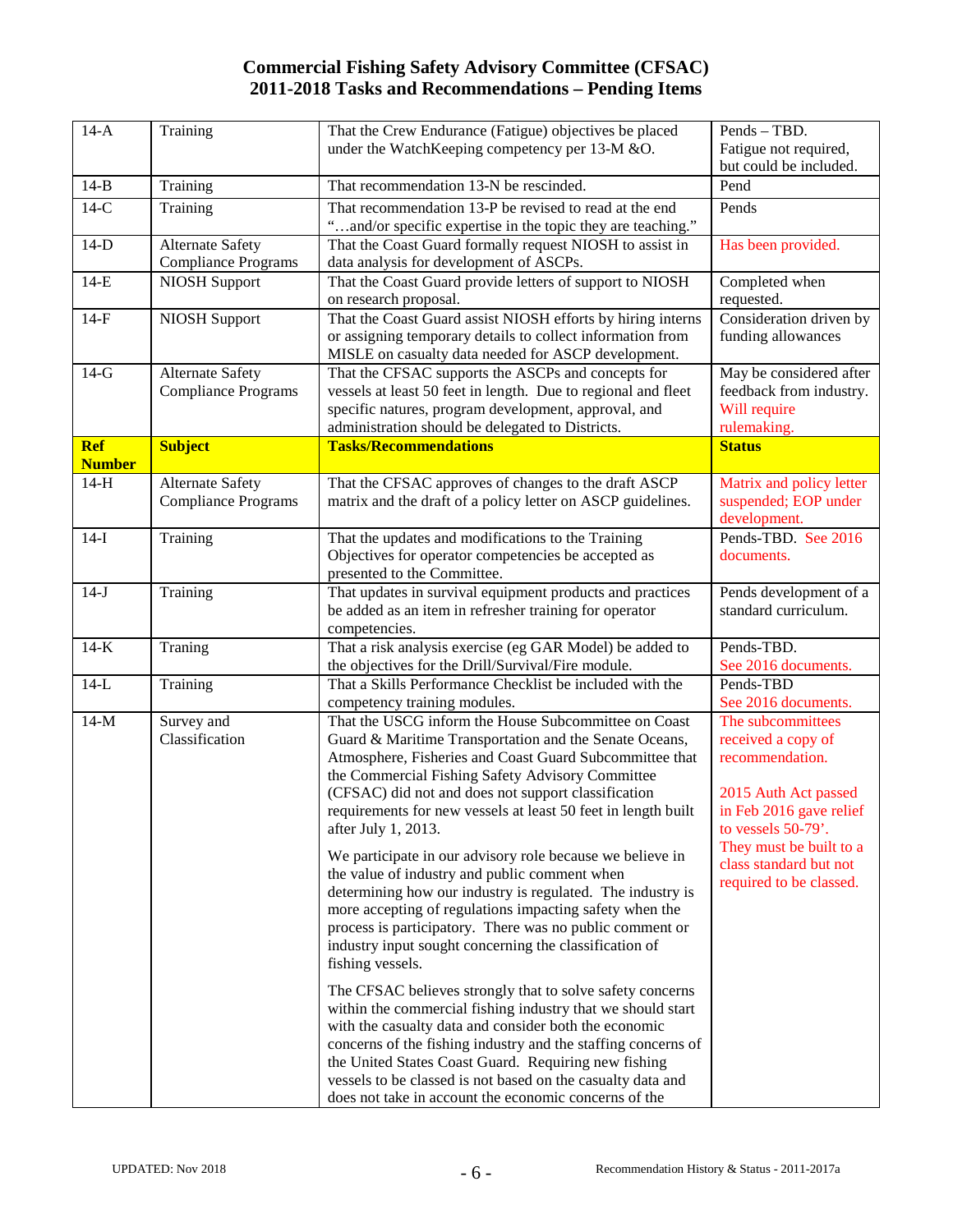|                 | fishing industry.                                                                                                                                                                                                                                                                                                                                                                                                                                                                                                                                                                                                                                                                                                                                                                                                                                                                                                                                |  |
|-----------------|--------------------------------------------------------------------------------------------------------------------------------------------------------------------------------------------------------------------------------------------------------------------------------------------------------------------------------------------------------------------------------------------------------------------------------------------------------------------------------------------------------------------------------------------------------------------------------------------------------------------------------------------------------------------------------------------------------------------------------------------------------------------------------------------------------------------------------------------------------------------------------------------------------------------------------------------------|--|
|                 | The Report to Congress for the Inspection of Commercial<br>Fishing Industry Vessels did introduce classification and<br>load line standards as design and construction standards but<br>did not suggest requiring regulation to obtain classification<br>certification. The report suggested vessels would be<br>inspected annually by third parties with audits and reviews<br>conducted by the Coast Guard.                                                                                                                                                                                                                                                                                                                                                                                                                                                                                                                                    |  |
|                 | This committee believes in compliance programs where all<br>fishing vessels greater than 50' must comply with hull and<br>machinery standards as well as fishery specific or<br>geographic specific standards because of specific risks<br>associated with a fishery, a gear type or an area of<br>operation.                                                                                                                                                                                                                                                                                                                                                                                                                                                                                                                                                                                                                                    |  |
| $14-M$<br>cont. | This committee recommends a study be undertaken to:<br>Examine the casualty data to determine if our<br>$\circ$<br>casualty statistics can be improved and to what<br>extent with the classification of fishing vessels;<br>Examine the costs to industry associated with the<br>O<br>classification of new fishing vessels; and<br>Examine the possible consequence to the fishing<br>$\circ$<br>industry by delaying the building of new vessels<br>because of the classification requirements and the<br>causalities that may be a direct result of our fishing<br>vessels not being retired as they might without<br>classification regulations.<br>This committee recommends that Congress move to amend<br>Title 46, Subtitle II, Part B, Chapter 45, Section 4503 to<br>require vessels built after July 1, 2013 adhere to<br>classification and load line design construction standards<br>but not require classification certification. |  |
|                 | We believe that this along with mandatory compliance<br>programs will offer adequate safety standards without<br>burdening our commercial fishing fleets with the<br>unnecessary expense of full classification certification.<br>Your attention to this matter is greatly appreciated.<br>The Commercial Fishing Safety Advisory Committee is                                                                                                                                                                                                                                                                                                                                                                                                                                                                                                                                                                                                   |  |
|                 | ready to serve the advisory needs of the United States Coast<br>Guard, please do not hesitate to call on us as needed.                                                                                                                                                                                                                                                                                                                                                                                                                                                                                                                                                                                                                                                                                                                                                                                                                           |  |

| <b>Ref</b><br><b>Number</b> | <b>Subject</b>            | <b>Tasks/Recommendations</b>                                                                                     | <b>Status</b>                            |
|-----------------------------|---------------------------|------------------------------------------------------------------------------------------------------------------|------------------------------------------|
| $15-A$                      | <b>Vessel Examination</b> | That dockside safety exams be required every two years.                                                          | 5 yr periodicity<br>implemented          |
| $15 - B$                    | Search and Rescue         | That the Committee submit a letter to the USCG supporting<br>a review and update of SAR response time standards. | Received. Forwarded<br>to Office of SAR. |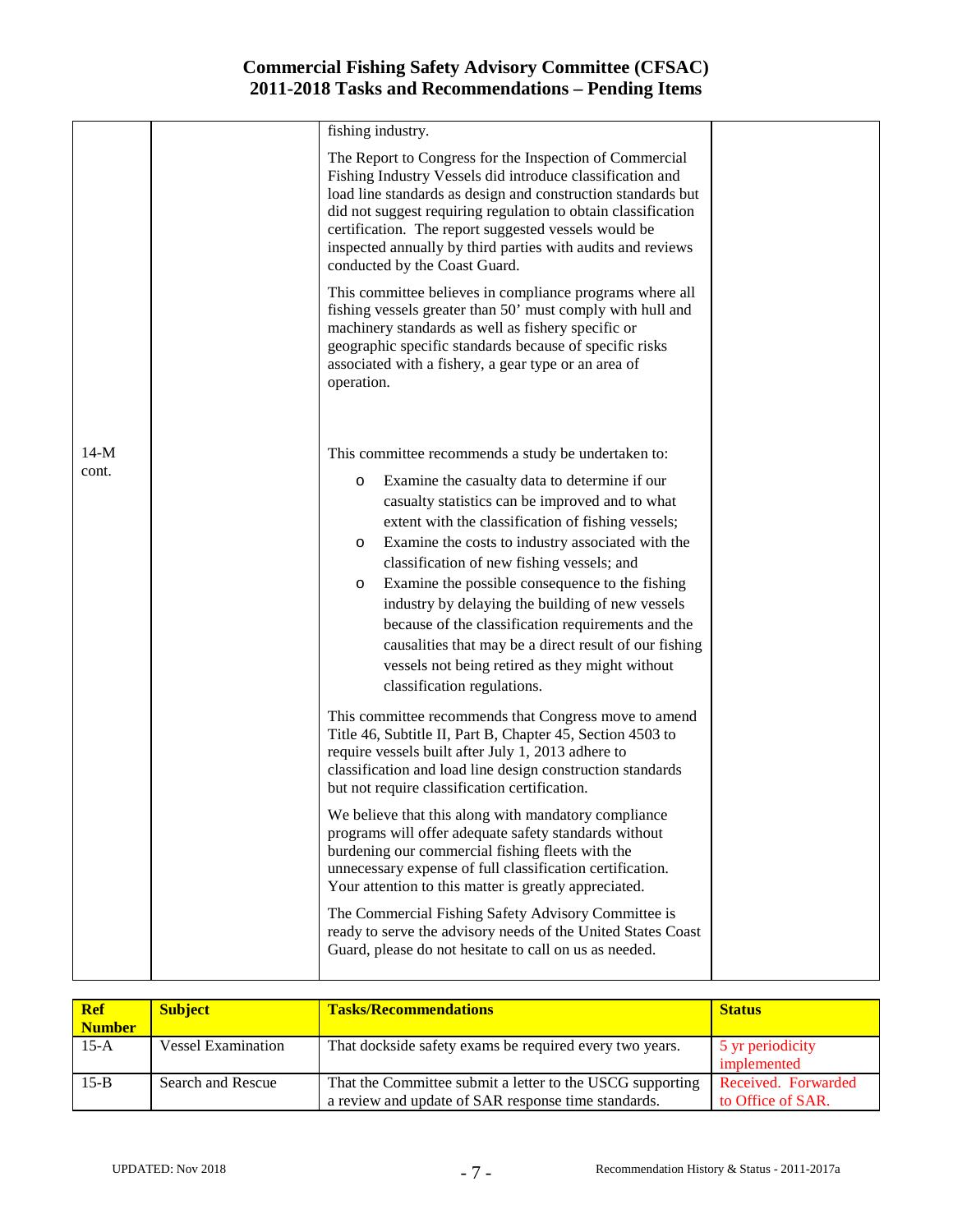| $15-C$ | Training                   | That the USCG collaborate with AMSEA & NPFVOA and             | Certain elements        |
|--------|----------------------------|---------------------------------------------------------------|-------------------------|
|        |                            | others to complete draft of operator competency training      | completed 2018          |
|        |                            | objectives, course outline, and standard curriculum.          | See D-11                |
| $15-D$ | Training                   | That the Coast Guard participate in IMO Maritime Safety       | <b>US</b> Delegation    |
|        |                            | Committee meetings to provide input to the STCW-F             | participated in HTW5    |
|        |                            | review process; and that a CFVS staff and industry            | (2018)                  |
|        |                            | representative be part of the US delegation.                  |                         |
| $15-E$ | Training                   | That the Coast Guard accept written and/or secure             | Under consideration for |
|        |                            | electronic Drill and Safety Instruction logs.                 | rulemaking project.     |
| $15-F$ | Training                   | That Thermal Protective Aids (TPAs) in SOLAS A training       | Under evaluation.       |
|        |                            | be included in the basic drill conductor course               |                         |
| $15-G$ | Training                   | That marine pollution (prevention) be included as an          | <b>TBD</b>              |
|        |                            | objective in the seamanship module of the curriculum for      |                         |
|        |                            | fishing vessel operator training under development.           |                         |
| $15-H$ | Recordkeeping              | That the USCG provide a draft of an Equipment                 | TBD.                    |
|        |                            | Maintenance and Inspection log for review.                    |                         |
| $15-I$ | <b>Alternate Safety</b>    | That the revised ASCP matrix be used to develop measures      | Suspended and re-       |
|        | <b>Compliance Programs</b> | for specific regions and fisheries; it should be tracked by   | developed as an EOP.    |
|        |                            | date/version, and posted on web sites.                        | See MSIB 11-16.         |
| $15-J$ | <b>Survival Craft</b>      | That the Coast Guard continue to allow carriage of survival   | 2015 Auth Act           |
|        |                            | craft that may not be approved, but previously were, on       | amended requirements    |
|        |                            | vessels operating inside 3 NM until they are no longer        | and continued approval  |
|        |                            | serviceable and must be replaced with craft as required by    | of previous devices     |
|        |                            | Part 28 regulations.                                          | allowed per regulation. |
| $15-K$ | <b>Alternate Safety</b>    | That the Coast Guard modify the draft ASCP/ALCP               | <b>ASCP</b> development |
|        | <b>Compliance Programs</b> | requirements to allow naval architects and marine surveyors   | suspended in lieu of an |
|        |                            | to execute program objectives, and for vessels less than 140  | EOP. Other MSC          |
|        |                            | feet or 16 or fewer crew that the MSC not have to review      | review standards        |
|        |                            | stability or structure unless requested                       | remain in effect.       |
| $15-L$ | <b>Vessel Construction</b> | That the MSC develop guidance and provide clarification to    | Referred to MSC and     |
|        |                            | OCMIs on what constitutes a major conversion as it relates    | CG-ENG; response        |
|        |                            | to part-time or full-time fish tender vessels, and when       | pends.                  |
|        |                            | loadline requirements apply.                                  |                         |
| $15-M$ | Casualty Analysis and      | That the USCG collaborate with NIOSH to analyze fatal         | Ongoing, but will be    |
|        | <b>Alternate Safety</b>    | and non-fatal injuries and vessel disasters for each District | used for EOP efforts    |
|        | <b>Compliance Programs</b> | to facilitate prioritization and targeting for ASCP efforts.  | instead of ASCPs.       |
| $15-N$ | Survey and                 | That the CFSAC supports newly built fishing vessels to        | 46 USC 4503             |
|        | Classification             | adhere to class construction standards, but not require       |                         |
|        |                            | certification. The CFSAC supports such action as proposed     |                         |
|        |                            | in draft Senate Bill (2015 CG Auth Act).                      |                         |
|        |                            | *This recommendation was tabled before voted upon due to      |                         |
|        |                            | lack of discussion time before meeting had to be adjourned.   |                         |
|        |                            |                                                               |                         |
|        |                            |                                                               |                         |
|        |                            |                                                               |                         |
|        |                            |                                                               |                         |
|        |                            |                                                               |                         |
|        |                            |                                                               |                         |
|        |                            |                                                               |                         |
|        |                            |                                                               |                         |
|        |                            |                                                               |                         |
|        |                            |                                                               |                         |
|        |                            |                                                               |                         |
|        |                            |                                                               |                         |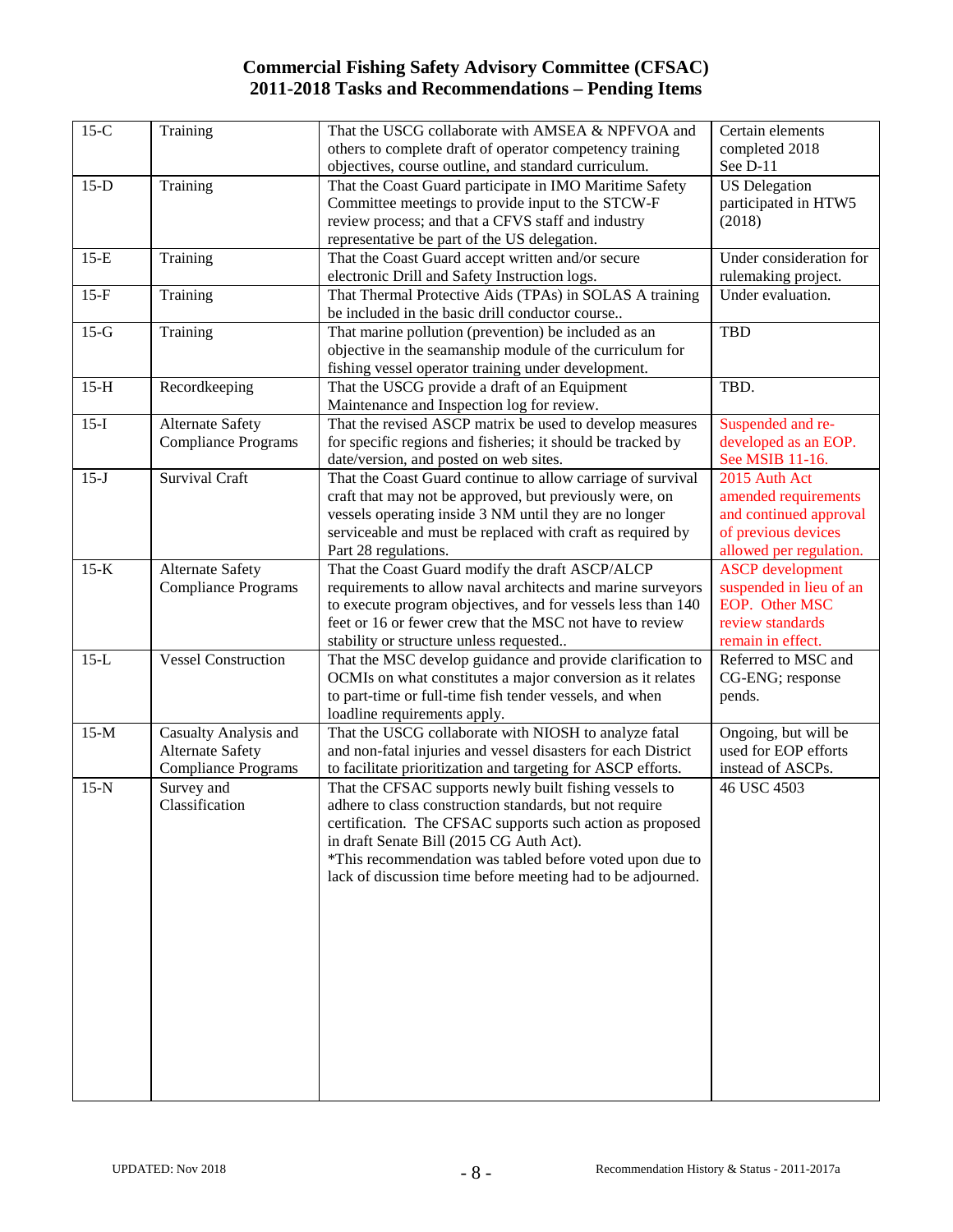| Ref<br><b>Number</b> | <b>Subject</b>                                                                  | <b>Tasks/Recommendations</b>                                                                                                                                                                                                                                                                                                                                                    | <b>Status</b>                                                                         |
|----------------------|---------------------------------------------------------------------------------|---------------------------------------------------------------------------------------------------------------------------------------------------------------------------------------------------------------------------------------------------------------------------------------------------------------------------------------------------------------------------------|---------------------------------------------------------------------------------------|
| $16-A1c$             | Charter                                                                         | That NMFS, IPHC, and state employees(or their<br>subcontractors) who are assigned to commercial fishing<br>vessels to conduct business of the charterer (stock<br>assessments, surveys, and other fishery reserach0, are not<br>defined as passengers in 46 USC2101(21) but are instead<br>explicitly exempted from being defined as passengers as<br>found in 46 USC 2101(21C) | <b>TBD</b>                                                                            |
| $16-$ A $1d$         | Charter                                                                         | That USCG should allow NMFS, IPHC, and states to<br>charter commercial fishing vessels for fishery stock<br>assessments, surveys and other associated fishery research.                                                                                                                                                                                                         | <b>TBD</b>                                                                            |
| $16-A1g$             | Charter                                                                         | Should the CG decide to update the IPHC memo of 1977<br>and NMFS MOU of 1980, that the CG directly involve<br>representatives of the fishing industry to ensure<br>transparency and promote collaboration with the industry.                                                                                                                                                    | <b>USCG/NOAA</b><br>discussions ongoing<br>(discussions are agency<br>to agency only) |
| $16-B$               | Training                                                                        | To accept First Aid and CPR taken from a program<br>accepted or Approved by NMC for the Medical and First<br>Aid requirement for the Fishing Vessel Operator<br>Certification in lieu of a course based on the Medical<br>Module the CFSAC developed                                                                                                                            | <b>TBD</b>                                                                            |
| $16-C$               | Training                                                                        | That Narcotice recognition and treatement be added to the<br>Medical First Aid and CPR module                                                                                                                                                                                                                                                                                   | <b>TBD</b>                                                                            |
| $16-D$               | Training                                                                        | To require the Master of a Commercial Fishing Vessel to be<br><b>CURRENT</b> on First Aid and CPR certification                                                                                                                                                                                                                                                                 | <b>TBD</b>                                                                            |
| $16-F$               | <b>NVIC-586</b>                                                                 | Revise or Withdraw NVIC 5-86 voluntary standards                                                                                                                                                                                                                                                                                                                                | <b>TBD</b>                                                                            |
| $16-G$               | Training                                                                        | That the 1991 National Standard Curriculum of the Drill and<br>Personal Survival Skills Manual that the committee has just<br>updated be accepted as the updated national standard and be<br>passed no to NMC.                                                                                                                                                                  | 2018: CG NMC<br>"Accepted" certain<br>courses as noted in 11-<br>D                    |
| $16-H$               | Training                                                                        | That the objectives and the syllabi for the courses in the<br>2010 Authorization Act that has been developed by the<br>Training Committee since 2011 be recommended to the<br>Coast Guard as the minimum national standard for these<br>courses                                                                                                                                 | 2018: CG NMC<br>"Accepted" certain<br>courses as noted in 11-<br>D                    |
| $16-I$               | Training                                                                        | That Master of the vessel participation in the courses be<br>assessed using the hands-on objectives that are marked with<br>an asterisk                                                                                                                                                                                                                                         | <b>TBD</b>                                                                            |
| $16-J$               | Training                                                                        | To move the Narcotics Recognition and Emergency<br>Treatment from the Medical Objectives to the Drill<br>Objectives                                                                                                                                                                                                                                                             | <b>TBD</b>                                                                            |
| $16-K$               | Trainng                                                                         | To have the refresher for the Fishing Vessel Operator<br>Certificate be a 2 Day program covering all the topics and<br>required every 5 years                                                                                                                                                                                                                                   | <b>Comments Pending</b>                                                               |
| $16-L$               | Proposed rule (Part 28<br>Sec. 28.200)<br>Inspection and<br>Maintenace Guidance | That manufacture inspection and maintenance guidance, for<br>all U.S.C.G. approved lifesaving equipment with approval<br>status of APPROVED, EXPIRED and FORMER MAY<br>USE, is collected and made available on the Coast Guard<br>Maritime Information Exchange (CGMIX) website so that<br>this important maritime information can be made available<br>on the public internet. | <b>Comments Pending</b>                                                               |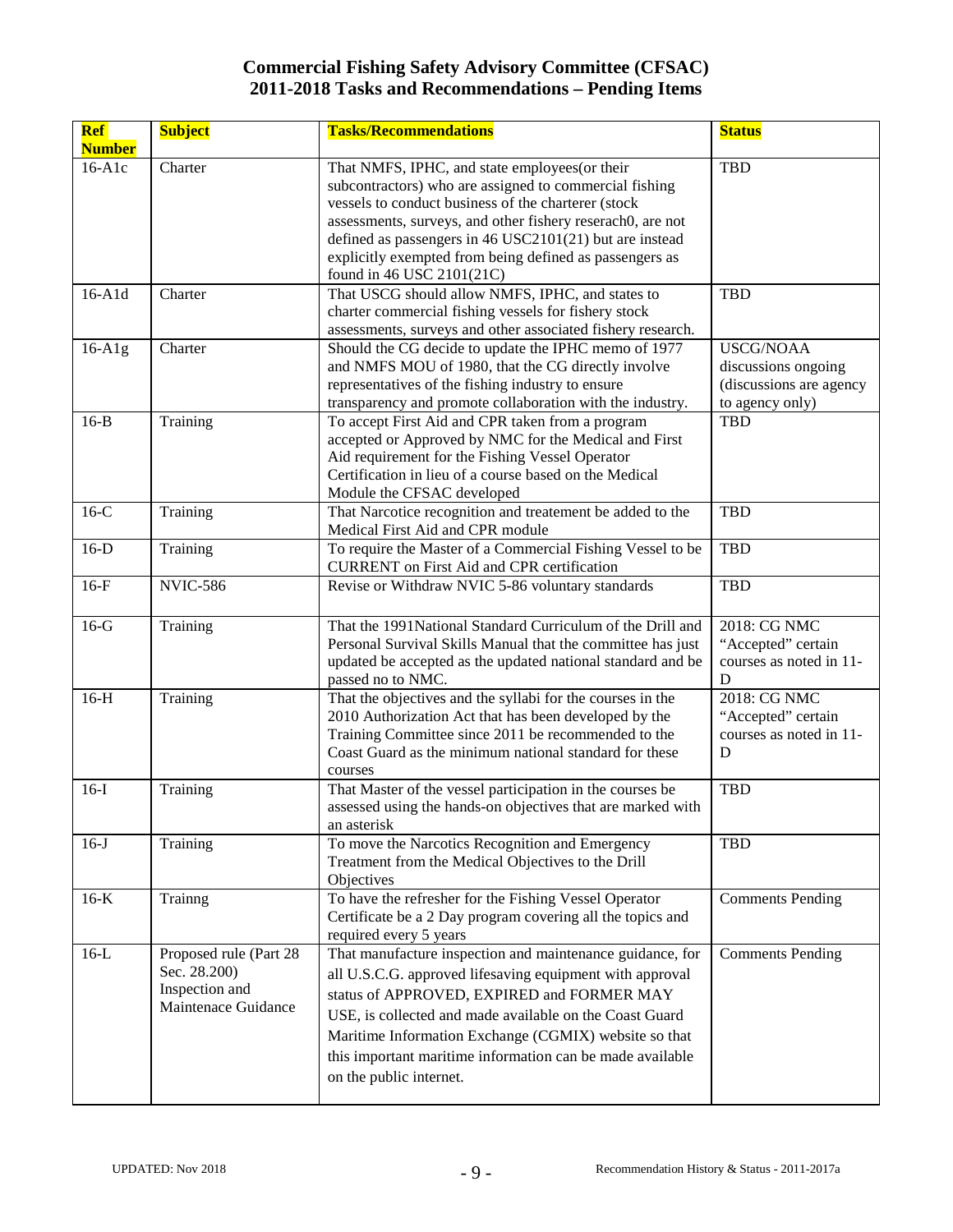| $16-M$   | Inspection and<br>Maintanece guidance                  | To include recommendation 16-L in the committee's letter<br>to the NPRM                                                                                                                                                                                                                                                            | <b>Comments Pending</b>                                                        |
|----------|--------------------------------------------------------|------------------------------------------------------------------------------------------------------------------------------------------------------------------------------------------------------------------------------------------------------------------------------------------------------------------------------------|--------------------------------------------------------------------------------|
| $16-N$   | Parity state and<br>federally documented<br><b>CFV</b> | apply all of Subpart C to state numbered vessels as soon as<br>possible, to achieve parity in fishing vessel safety<br>regulations                                                                                                                                                                                                 | <b>Comments Pending</b>                                                        |
| $16-o$   | Final rule equipment<br>table development              | For the final rule to this NPRM, we recommend the USCG<br>develop a table of which vessels would be required to have<br>an inflatable buoyant apparatus (IBA), valise packed or<br>self-release survival craft so both the fishing industry and<br>survival craft industry would know what is required.<br>(Reference Sec. 28.120) | <b>Comments Pending</b>                                                        |
| $16-P$   | Drill Conductor<br>certification                       | That USCG should require at least 1 crewmember on-board<br>be a certified drill conductor and the drill conductor<br>certification be valid for 5 years. (reference Sec. 28.270)                                                                                                                                                   | <b>Comments Pending</b>                                                        |
| $16$ -Qa | <b>ASCP EOP</b>                                        | That district coordinators meet with the industries in their<br>region and seek input on the EOP prior to any formalized<br>notice of availability in the Federal Register.                                                                                                                                                        | <b>Comments Pending</b>                                                        |
| $16-Qb$  | <b>ASCP EOP</b>                                        | The committee provides some explanation in the form of a<br>letter which explains the process from ASCP to EOP, how<br>it evolved                                                                                                                                                                                                  | <b>Comments Pending</b>                                                        |
| $16-Qc$  | ASCP-EOP                                               | That the Coast Guard needs to emphasize that these are<br>voluntary recommendations that are largely based on<br>recommendations made previously by the Coast Guard.                                                                                                                                                               | <b>Comments Pending</b>                                                        |
| $16-Qd$  | ASCP-EOP                                               | That the Coast Guard maximize distribution of the<br>multilingual document in English, Spanish and Vietnamese<br>through the regional and specific trade gear associations,<br>fishery related press, Coast Guard NMFS website                                                                                                     | <b>Comments Pending</b>                                                        |
| $16-Qe$  | ASCP-EOP                                               | Provide Coast Guard examiners with copies of the<br>document once it's completed. distribution of the<br>multilingual document in English, Spanish and Vietnamese<br>through the regional and specific trade gear associations,<br>fishery related press, Coast Guard NMFS website.                                                | <b>Comments Pending</b>                                                        |
| $16-Qf$  | ASCP-EOP                                               | Provide Coast Guard examiners with copies of the<br>document once it's completed. For the Coast Guard to have<br>a scheduled list from the coordinators of contacts they've<br>made with industry on this whether it be meeting with<br>groups or meeting with individuals.                                                        | <b>Comments Pending</b>                                                        |
| $16-Ra$  | Dockside exam interval                                 | (A) the Coast Guard should support a two-year dockside<br>exam interval instead of the five-year interval proposed in<br>the notice of proposed rulemaking, as listed in 46 CFR<br>28.201                                                                                                                                          | 2yr dockside exam<br>sticker period remain in<br>place; exams good for<br>5yrs |
| $16-Rb$  | EOP                                                    | (B) the Coast Guard should develop a voluntary program<br>for dockside examiners to<br>evaluate how a vessel meets or does not meet the<br>recommendations in the EOP; this evaluation should be a<br>combination of voluntary interviews, data capture, and<br>checklists/examinations;                                           | <b>Comments Pending</b>                                                        |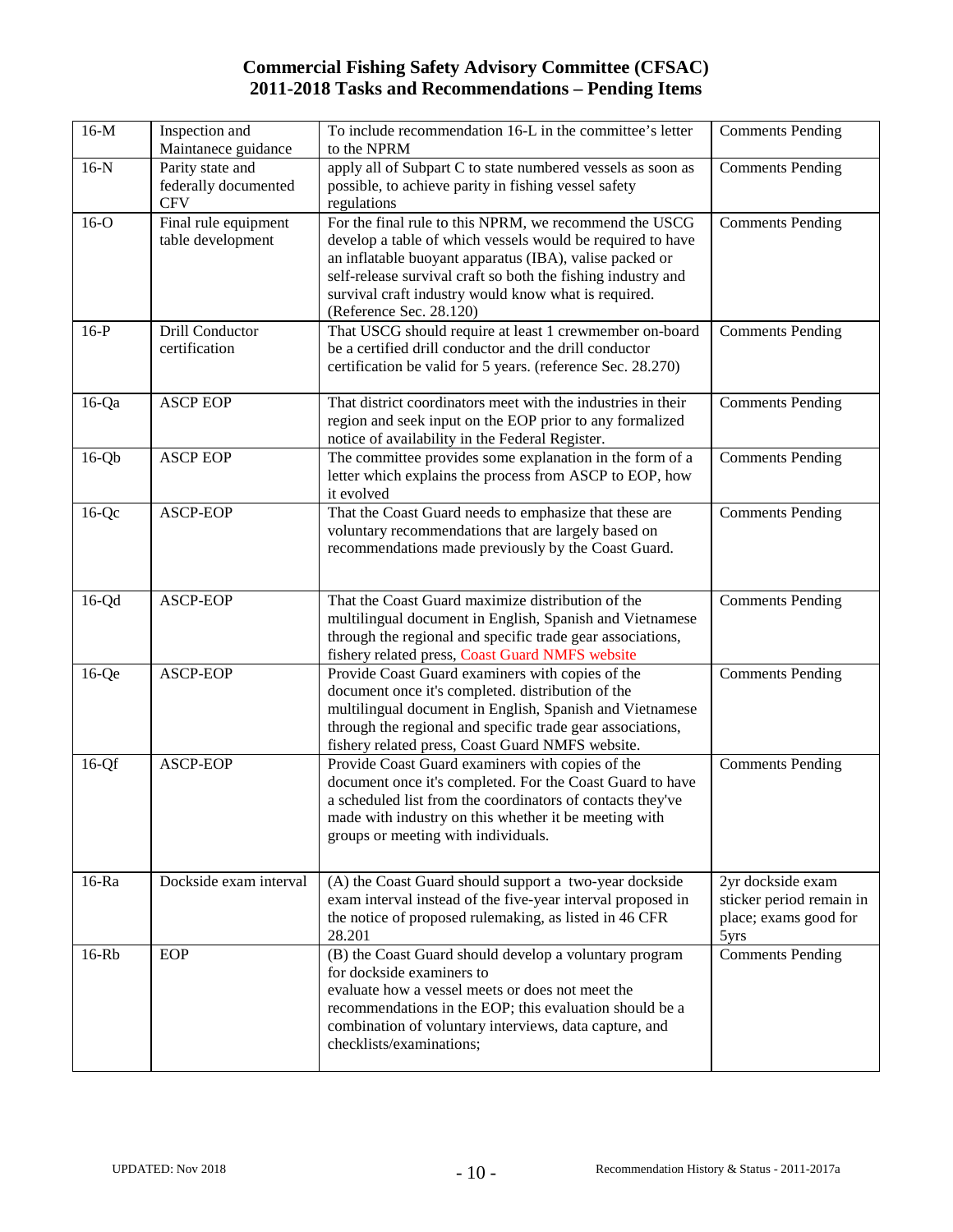| $16-Rc$              | EOP                             | (C) during the course of dockside exams, the examiner<br>should talk in depth to the master about EOP matters that<br>are of particular concern within the region, e.g., man<br>overboard, deck entanglement, whatever the issues might<br>be;                                                                                                                                                                                                                                                                       | <b>Comments Pending</b>                                                                 |
|----------------------|---------------------------------|----------------------------------------------------------------------------------------------------------------------------------------------------------------------------------------------------------------------------------------------------------------------------------------------------------------------------------------------------------------------------------------------------------------------------------------------------------------------------------------------------------------------|-----------------------------------------------------------------------------------------|
| 16-Rd                | <b>EOP</b>                      | The EOP evaluation is voluntary unless non-compliance<br>with EOP items are creating an especially hazardous<br>condition that requires termination or a captain of the port<br>order).                                                                                                                                                                                                                                                                                                                              | <b>Comments Pending</b>                                                                 |
| $16$ -Re             | EOP                             | Make EOP voluntary, make it educational for Coast Guard<br>and the industry; and continue to work with the fishing<br>industry to incentivize the program.                                                                                                                                                                                                                                                                                                                                                           | <b>Comments Pending</b>                                                                 |
| $16-S$               | <b>EOP</b>                      | Use the term "VOLUNTARY SAFETY PROGRAM for<br>Commercial Fishing Industry Vessels" instead of<br>'Enhanced Oversight Program' as the terms Enhanced<br>Oversight does not by their definition indicate that the<br>program is voluntary and creates a negative connotation to<br>our constituents                                                                                                                                                                                                                    | <b>Comments Pending</b>                                                                 |
| $16-T$               | Outreach                        | To have the District Fishing Vessel Safety Coordinators and<br>their staffs meet with representatives of the different<br>fisheries and Gear types in their districts, share the Coast<br>Guard and NIOSH Data on their particular losses and share<br>the up to date information on the Coast Guard Voluntary or<br>Alternative programs. These meetings should be used to<br>discuss the key risks in each fishery and/or gear type and to<br>collaborate on possible steps that can be taken to mitigate<br>them. | <b>Comments Pending</b>                                                                 |
| $16-U$               | <b>EOP</b>                      | Add "Inspect Dryer and Vent closures in general interior<br>spaces" as part of the Fire prevention section of the<br>Voluntary Safety Program Guidelines.                                                                                                                                                                                                                                                                                                                                                            | <b>Comments Pending</b>                                                                 |
| $16-V$               | CFSAC Time and<br><b>Budget</b> | When the coast guard renews the charter for the CFVSAC<br>Committee that there be a budget allocation request for at<br>least 2 meetings per year of at least 3 Days in length and at<br>least two teleconferences annually between meetings.                                                                                                                                                                                                                                                                        | Meetings based on FV<br>Program / industry<br>needs. Also, funding<br>parameters driven |
| Ref<br><b>Number</b> | <b>Subject</b>                  | <b>Tasks/Recommendations</b>                                                                                                                                                                                                                                                                                                                                                                                                                                                                                         | <b>Status</b>                                                                           |
| $17-A$               | <b>Task Presidential E.O</b>    | Committee Accept Task Statement #01-17                                                                                                                                                                                                                                                                                                                                                                                                                                                                               | <b>Routed CFSAC</b><br>recommendations to<br><b>CG FACA (2018)</b><br>comments pending  |
|                      |                                 |                                                                                                                                                                                                                                                                                                                                                                                                                                                                                                                      |                                                                                         |
|                      |                                 |                                                                                                                                                                                                                                                                                                                                                                                                                                                                                                                      |                                                                                         |
|                      |                                 |                                                                                                                                                                                                                                                                                                                                                                                                                                                                                                                      |                                                                                         |
|                      |                                 |                                                                                                                                                                                                                                                                                                                                                                                                                                                                                                                      |                                                                                         |
|                      |                                 |                                                                                                                                                                                                                                                                                                                                                                                                                                                                                                                      |                                                                                         |
|                      |                                 |                                                                                                                                                                                                                                                                                                                                                                                                                                                                                                                      |                                                                                         |
|                      |                                 |                                                                                                                                                                                                                                                                                                                                                                                                                                                                                                                      |                                                                                         |
|                      |                                 |                                                                                                                                                                                                                                                                                                                                                                                                                                                                                                                      |                                                                                         |